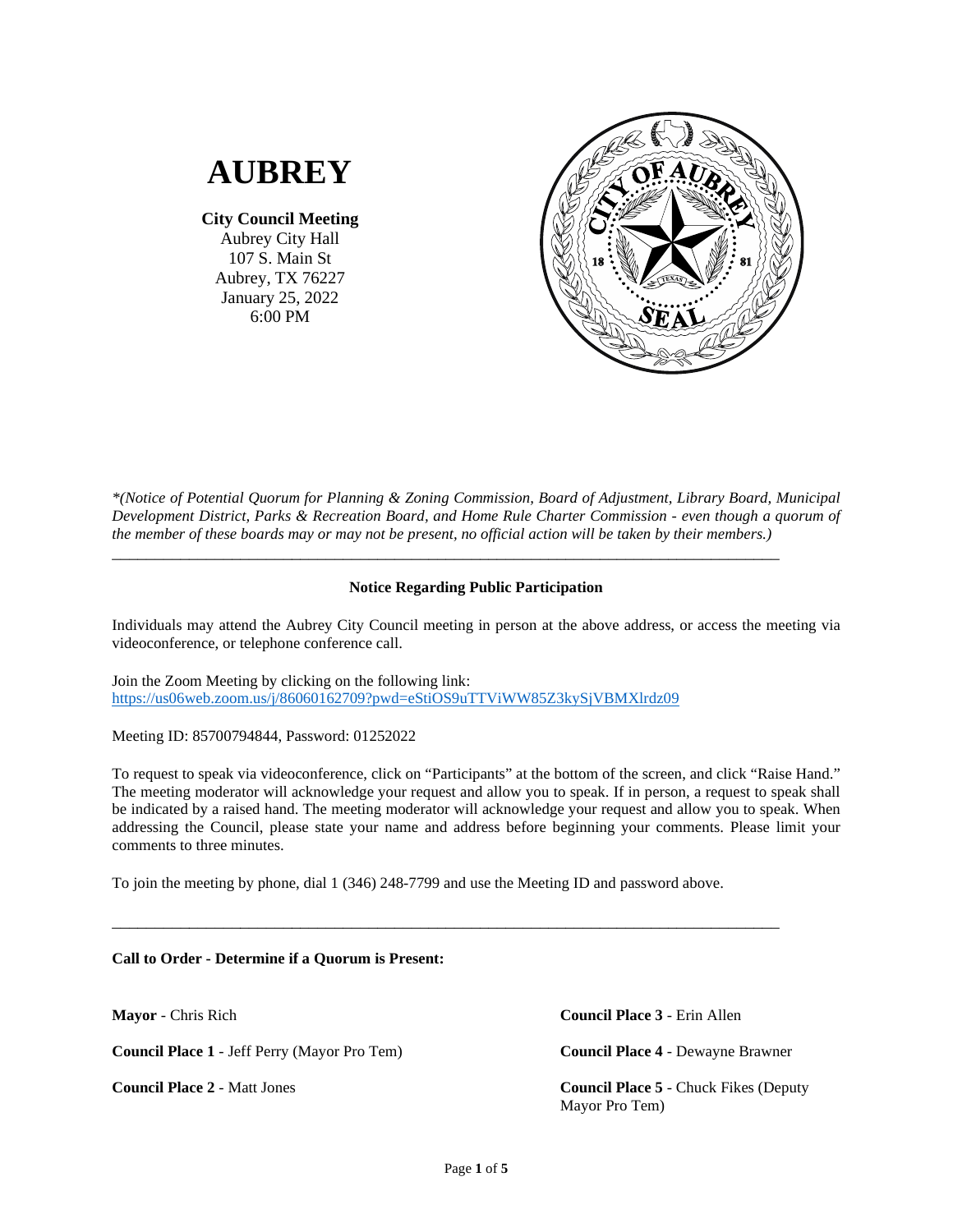**Invocation & Pledge of Allegiance:** *Pledge of Allegiance to the Texas Flag - "Honor the Texas flag; I pledge allegiance to thee, Texas, one state, under God, one, and indivisible."*

**Community Announcements:** Items of community interest may include: recognizing Citizens and Staff for outstanding contributions to the community, a reminder about an upcoming event that is organized or sponsored by the governing body, and announcements of an imminent threat to public safety that has arisen after the posting of this agenda.

**Citizen Input:** Any person may address the City Council. If your concern is an agenda item on this agenda, you may wait until the discussion on that item if you wish. Please state your name and address, and you will have three minutes to speak. No discussion or action may be taken at this meeting on any item not listed on the agenda, other than to make statements of factual information or recite existing policy in response to a citizen's inquiry.

**Consent Items:** Items placed on the Consent Agenda are considered routine in nature and non-controversial. The Consent Agenda can be acted upon in one motion. Items may be removed from the Consent Agenda by the request of Council Members or staff. Consideration and action on the following:

- 1. Minutes of the following City Council Meeting(s):
	- a. December 28, 2021 [\(Document\)](https://www.dropbox.com/s/b9l6p5if8fml3jg/1%202021_12_28%20CC%20Minutes.pdf?dl=0)
	- b. January 19, 2021 [\(Document\)](https://www.dropbox.com/s/bu6dln6lr69owhy/1%202022_01_19%20Special%20Meeting%20Minutes.pdf?dl=0)
- 2. Staff reports[. \(Document\)](https://www.dropbox.com/s/b6hz5ay2id3af0w/2%20Staff%20Reports.pdf?dl=0)
- 3. Monthly financial report. [\(Document\)](https://www.dropbox.com/s/vknos5nj9px5xz1/3%202021_12%20Financials.pdf?dl=0)
- 4. Quarterly Investment Repor[t \(Document\)](https://www.dropbox.com/s/fkt8jgjp110l535/4%20Quarterly%20Investment%20Report.pdf?dl=0)
- 5. An Ordinance ordering the May 7, 2022 City of Aubrey General Election. [\(Document\)](https://www.dropbox.com/s/zofzyx1zq3dt7p7/5%20ORD%20732-22%20Ordering%20May%207%202022%20General%20Election%20%28EB%2001182022%29.pdf?dl=0)

**Public Hearings:** These hearings are open to the public for participation by expressing concerns or asking questions to the Presenter, City Council, and City Staff.

6. Hold a public hearing, consider and act on a Resolution authorizing and creating the Aubrey Public Improvement District No. 2 being generally located within the City of Aubrey; and providing an effective date. (Keeneland)

Open Public Hearing: \_\_\_\_\_\_ p.m. Close Public Hearing: \_\_\_\_\_ p.m.

- **Old Business:** These are unresolved items carried over from previous meetings.
	- 7. Consideration and action on adopting a Social Media Policy for City employees. [\(Document\)](https://www.dropbox.com/s/gaq7wgmiozwwn56/7%20RES%20880-22%20Adopting%20Internet%20Website%20and%20Social%20Media%20Policy_%2801202022%29.pdf?dl=0)
	- 8. Consideration and action on an ordinance repealing ordinance no. 727-21 and amending Section 13.03.005, "Rates, Charges and Billing; Connection Policies; Disconnection of Services for Nonpayment", of Article 13.03, "Water and Sewer Service", of Chapter 13, "Utilities", of the City's Code of Ordinances to amend water and sewer rates for residential and commercial customers not within the City limits; and providing an effective date. [\(Document\)](https://www.dropbox.com/s/mkjnc6fppcsttc4/8%20ORD%20733-22%20Outside%20City%20Limits%20Water%20and%20Wastewater%20Rates%20%28011822%20redline%29%20%28EB%2001192022%29%20%28002%29.pdf?dl=0)
	- 9. Consideration and action on an ordinance repealing ordinance no. 727-21 and amending the City's Master Fee Schedule for fees for permits, meters and related services. [\(Document\)](https://www.dropbox.com/s/qkrxwvg9sj1kjln/9%20ORD%20734-22%20Fee%20Schedule%20Amendment%20Ordinance%20%28SL_EB%2001202022%29%20%28v.2%29.pdf?dl=0)

**New Business:** New items previously requested by Council Members, City Staff, or Citizens for consideration by the City Council.

- 10. Consideration and action on recommendations from the Planning and Zoning Commission for a Final Plat for Parker Addition, Lot 1, Block 1, Parker Addition, being 1.849 acres in the J.Y. Lamar Survey Abstract No. 754, generally located on the north side of Blackjack Road north of FM 428 (Sherman Drive) in the City of Aubrey ETJ[. \(Document\)](https://www.dropbox.com/s/nsjur5ob9cjq4qq/10%20Parker%20Addition%20Final%20Plat.pdf?dl=0)
- 11. Presentation by Gopi Ramaseshan regarding potential development plans for the property known as Lot 6, Block A, in the Garland Addition, in the City of Aubrey.
- 12. Presentation by Omer Kurt regarding potential development plans for the property known as Lot 4R2, Block A, in the City of Aubrey.
- 13. Consideration and action on a bid to Northstar Construction, LLC for the North Street drainage project in an amount not to exceed \$40,000.00 and amend the Fiscal Year 2021-2022 budget for same. [\(Document\)](https://www.dropbox.com/s/a4hly8sved6w1n9/13%20Bid%20Rejection%20Recommendation%20to%20City.pdf?dl=0)
- 14. Consideration and action on authorizing the Mayor to engage RPGA Design Group, Inc to perform the Facility Needs Assessment and design, to be funded from the Fire Services Fund.
- 15. Consideration and action on a resolution repealing resolution no. 867-21 and granting a petition requesting annexation by Aubrey West 81, LP, Owner of approximately 81.476 acres of land generally located on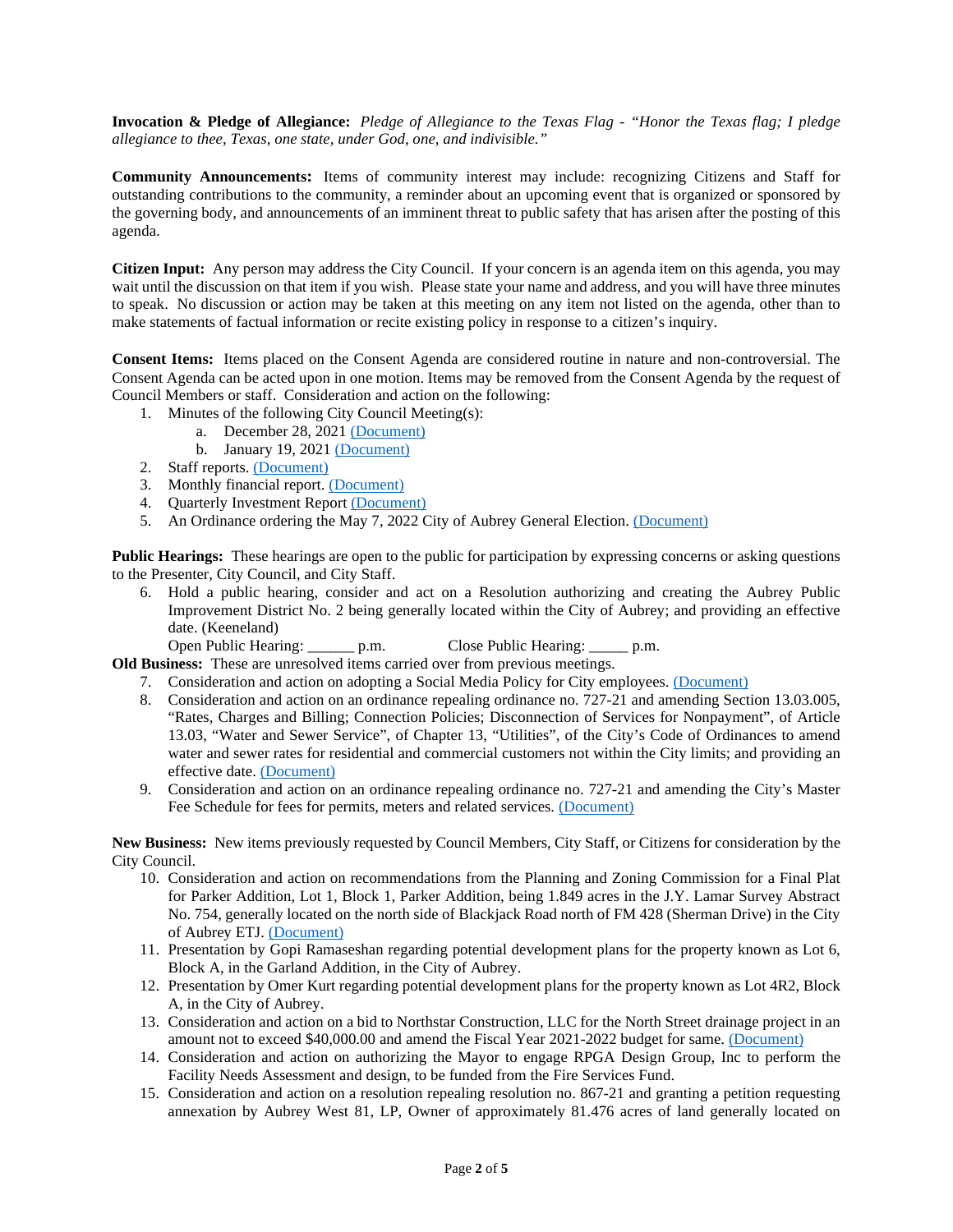Springhill Road, east of Springhill Road's intersection with US Highway 377; setting a public hearing for the annexation; authorizing staff to negotiate and enter into a written services agreement with Owner. [\(Document\)](https://www.dropbox.com/s/2kwt6g4p0defln0/15%20RES%20875-22%20Granting%20Pet%20for%20Annex%20Calling%20PH%20%28Keenland%20Feb%2022%29.pdf?dl=0)

- 16. Consideration and action on a resolution repealing resolution no. 868-21 and granting a petition requesting annexation by Aubrey Blackjack Partners, LLC Owner of approximately 206 acres of land generally located southeast of West Blackjack Road's intersection with US Highway 377; setting a public hearing for the annexation; authorizing staff to negotiate and enter into a written services agreement and development agreement with Owner[. \(Document\)](https://www.dropbox.com/s/xselc3y2v4mgaal/16%20RES%20876-22%20Granting%20Pet%20for%20Annex%20Calling%20PH%20%28High%20Pointe%20206%20acres%20Feb%2022%29.pdf?dl=0)
- 17. Consideration and action on a resolution repealing resolution no. 869-21 and granting a petition requesting annexation by FM Land Investments I, LLC, Owner of approximately 103 acres of land generally located southeast of West Blackjack Road's intersection with US Highway 377; setting a public hearing for the annexation; authorizing staff to negotiate and enter into a written services agreement and development agreement with Owner. [\(Document\)](https://www.dropbox.com/s/xmec73tvd3a80yi/17%20RES%20877-22%20Granting%20Pet%20for%20Annex%20Calling%20PH%20%28High%20Pointe%20103%20acres%29%20Feb%202022%20%28EB%29.pdf?dl=0)
- 18. Consideration and action on a resolution setting a public hearing on the creation of Tax Increment Reinvestment Zone No. 2 (TIRZ No. 2); authorizing issuance of notice; and directing the preparation of a preliminary reinvestment zone financing plan. (Keeneland) [\(Document\)](https://www.dropbox.com/s/3lk4dca6p9b4szr/18%20RES%20878-22%20Aubrey%20TIRZ%20No.%202%20%28Keeneland%29%20Resolution%20setting%20a%20Public%20Hearing-v1.0%20%28ACCEPTED%20FINAL%29.pdf?dl=0)
- 19. Consideration and action on a resolution setting a public hearing on the creation of Tax Increment Reinvestment Zone No. 3 (TIRZ No. 3); authorizing issuance of notice; and directing the preparation of a preliminary reinvestment zone financing plan. (High Pointe) [\(Document\)](https://www.dropbox.com/s/rp6c4ppo6x68wwo/19%20RES%20879-22%20Aubrey%20TIRZ%20No.%203%20%28High%20Pointe%29%20Resolution%20setting%20a%20Public%20Hearing-v1.0%20%28ACCEPTED%20FINAL%29.pdf?dl=0)
- 20. Consideration and action on potential projects for Denton County's Road Bond Program. [\(Document\)](https://www.dropbox.com/s/au2moha8w0z6o72/20%20County%20Roads%20Bond%20Program%20List%202022.pdf?dl=0)
- 21. Consideration and action, subject to legal review, on a Memorandum of Understanding between the City of Aubrey and Pacesetter Homes, LLC and Impression Homes, LLC regarding Aubrey Creek Estates.
- 22. Consideration and action on accepting the infrastructure for Aubrey Creek Estates, Phase II. [\(Document\)](https://www.dropbox.com/s/9kr4yzynhzw12ci/22%20Aubrey%20Creek%20Estates%20Phase%202%20Final%20Acceptance%20Letter.pdf?dl=0)

**Advisory Board Reports:** If an advisory board wishes to provide any updates, the name of the board and description of the report will be provided below. Receive a report and discuss the following:

- 23. Aubrey Area Library Board vacancy: Consideration and action on appointing members to the Aubrey Area Library Board.
- 24. Aubrey Municipal Development District: Consideration and action accepting the resignation of Jerry Hightower from the Aubrey Municipal Development Board and appointing member(s) to the Board. [\(Hightower\)](https://www.dropbox.com/s/e46m8hmwqbfia8d/24%20Hightower%20MDD%20Resignation%201-4-2021.pdf?dl=0)
- 25. Capital Improvement/Impact Fee Board: Consideration and action appointing members to the Capital Improvements/Impact Fee Committee Board.
- 26. Home Rule Charter Commission vacancies: Consideration and action appointing members to serve on the Home Rule Charter Commission.

# **City Administrator/Department Head Updates and Council Discussion:**

- Presentation from Denton County Emergency Management (Eric Hutmacher)
- Aubrey Area Ambulance Merger
- Privacy and safety updates for City Hall.
- Park Master Plan
- Community Development Grant Program
- Water Well
- New Lift Station
- Downtown Project
- Thoroughfare Plan

**Future Agenda Requests:** Council Members, City Staff, and Citizens may request items to be included on future agendas. Discussion is limited to what the request is for, and if and when the item can be put on a future agenda.

**----------------------------------------------------------------------------------------------------------------------------**

### **\*\*\*EXECUTIVE SESSION\*\*\***

*In accordance with Texas Government Code, Section 551.001, et seq., the City Council will recess into Executive Session (closed meeting) to discuss the following:*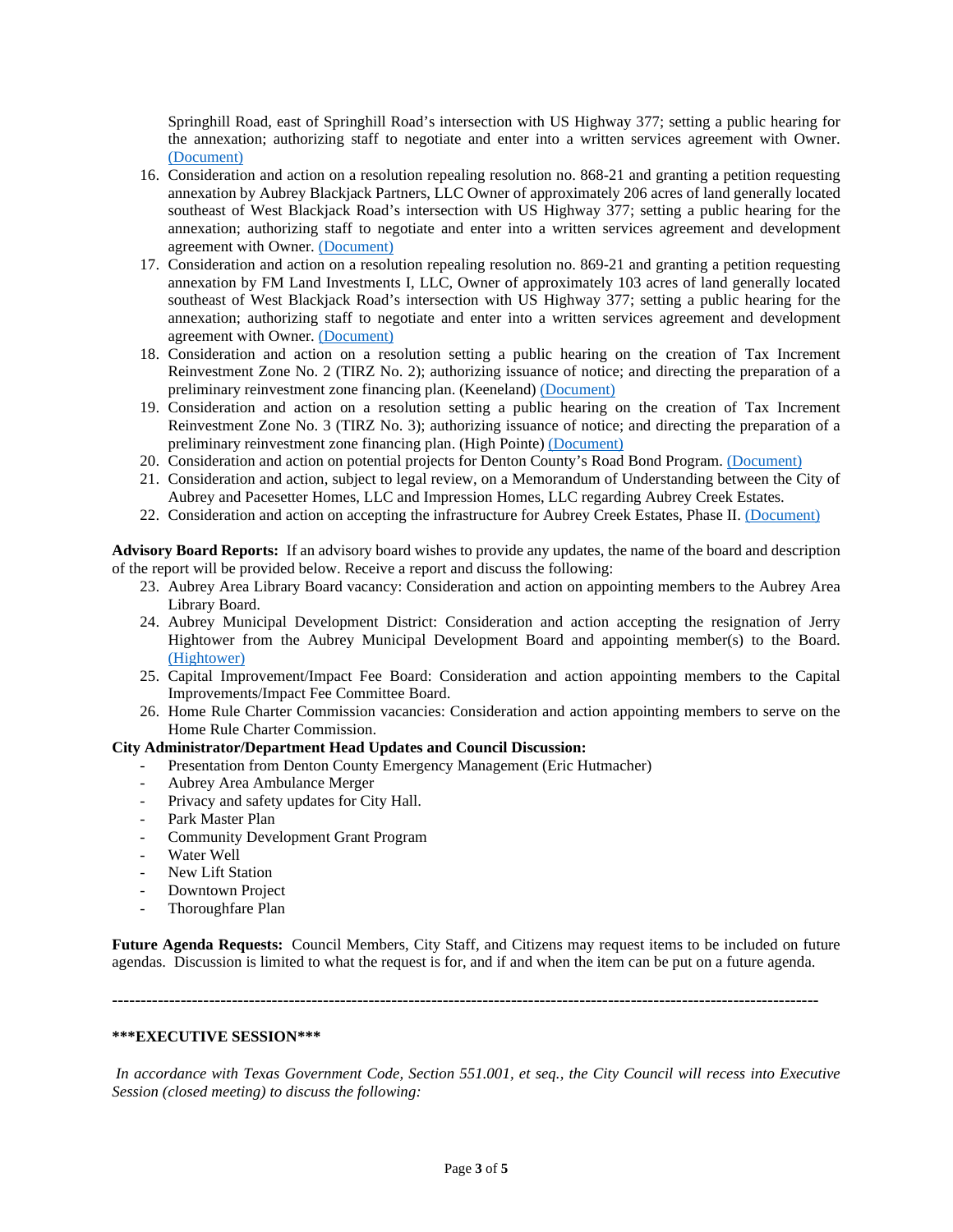- a) **Section 551.071(1) and (2) Consultation with Attorney.** For Council to seek the advice of its attorney about pending or contemplated litigation or a settlement offer and to consult with the City Attorney on a matter in which the duty of the attorney to the governmental body under the Texas Disciplinary Rules of Professional Conduct of the State Bar of Texas clearly conflicts with the Texas Open Meetings Act:
	- Terms of a Development Agreement for the Clear Sky Development
	- Duck Pointe Development Agreement
	- Petition for Water Service and Sanitary Sewer Service for the proposed Ribbonwood Municipal Utility District No. 1 of Denton County
	- Property at Highway 377 and Highmeadow Drive
	- 36 Acres on FM 428
	- An extraterritorial jurisdiction allocation agreement between the Town of Prosper, Texas and the City of Aubrey, Texas.
	- Tillar Development Light Industrial at 5650 US Highway 377
	- Parkland Regulations for Developments
	- *Indus Aubrey, LLC v. City of Aubrey, et al., Cause No. 22-0178-393, pending in the 393<sup>rd</sup> District Court* of Denton County, Texas.
	- A performance agreement between the Aubrey Municipal Development District and Chicken Express regarding 926 US Highway 377
- b) **Section 551.072 Real Property.** deliberate the purchase, exchange, lease, or value of real property if deliberation in an open meeting would have a detrimental effect on the position of the governmental body in negotiations with a third person.
	- Potential lease of City Property
	- Acquisition of water and wastewater easements
	- Property at Highway 377 and Highmeadow Drive
- c) **Section 551.087 Economic Development Negotiations.** To discuss or deliberate regarding commercial or financial information that the City has received from a business prospect that the City seeks to have locate, stay, or expand in or near the territory of the City and with which the City is conducting economic development negotiations; and/or to deliberate the offer of a financial or other incentive to the business prospect:
	- Terms of a Development Agreement for the Clear Sky Development
	- Aubrey Creek Estates Development
	- Duck Pointe Development Agreement
	- Petition for Petition for Water Service and Sanitary Sewer Service for the proposed Ribbonwood Municipal Utility District No. 1 of Denton County
	- A performance agreement at 926 US Highway 377
- d) **Section 551.071 (2) and 551.074 Personnel Matters.** Consultation with the City Attorney on a matter in which the duty of the attorney to the governmental body under the Texas Disciplinary Rules of Professional Conduct of the State Bar of Texas clearly conflicts with the Texas Open Meetings Act and Deliberation regarding the appointment, employment, evaluation, reassignment, duties, discipline or dismissal of public officer or employee or to hear a complaint or charge against an officer or employee:
	- City Administrator

#### **Motion to adjourn into Executive Session. Time: \_\_\_\_\_\_\_\_\_\_\_\_\_\_\_\_\_**

**--------------------------------------------------------------------------------------------------------------------------------------------**

**Reconvene into Open Session: Time: In accordance with Texas Government Code, Chapter** 551, the City Council will reconvene into Regular Session to consider and take appropriate action, if any, regarding any items discussed in Executive Session.

27. Consideration and action on a Performance Agreement between the Aubrey Municipal Development District and Aubrey Chicken Express.